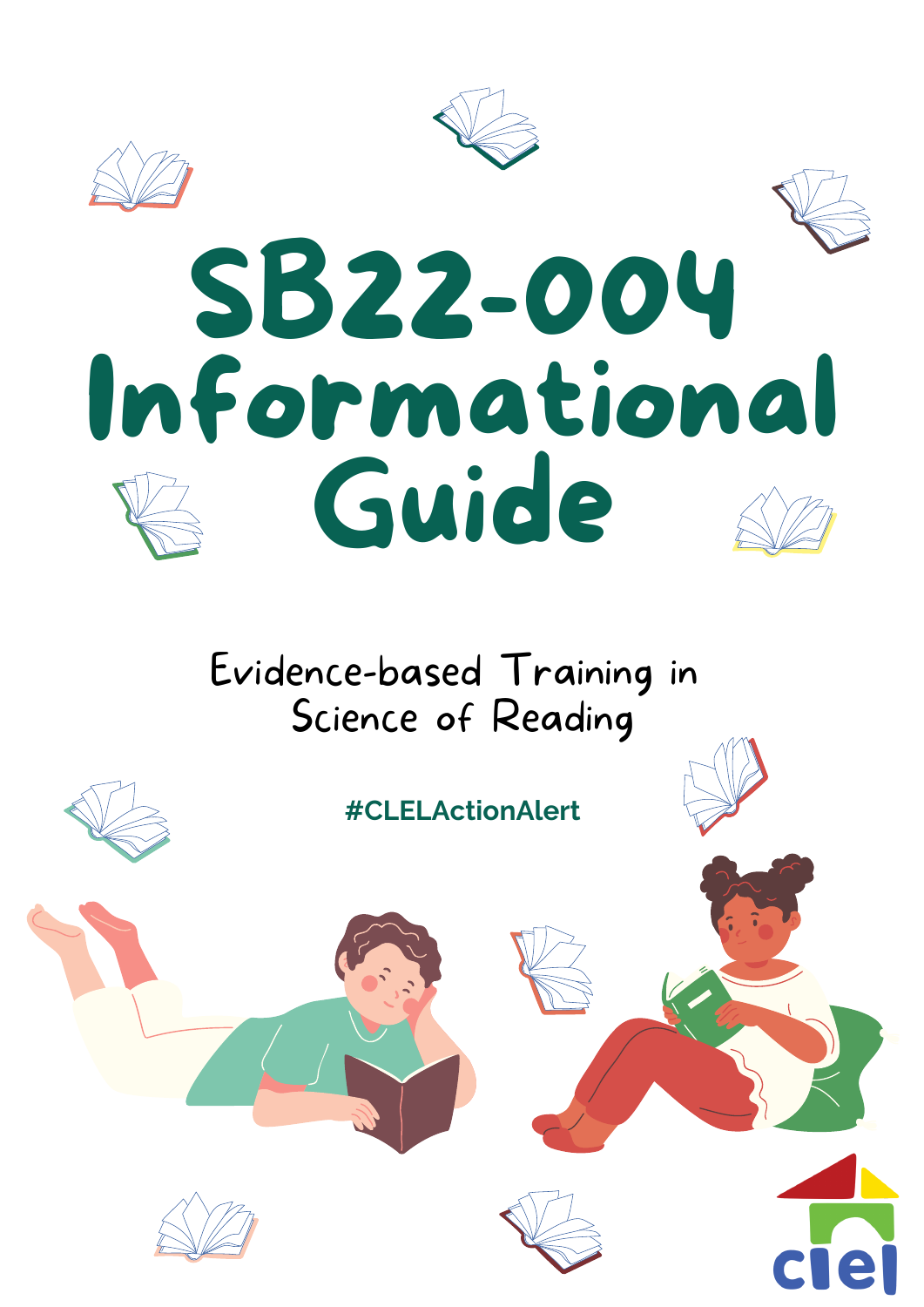

The bill, S.B. 22-004 - Evidence-based Training in Science of Reading: Concerning measures to support evidence-based literacy instruction for students in early grades, was introduced January 12, 2022 by Senators Bob Rankin (R), Jeff Bridges (D), and Julie McCluskie (D).

#### **The summary of the bill includes the following statements involving public libraries:**

"By the beginning of the 2023-24 school year and continuing thereafter, the bill requires the board of trustees for each public library to adopt a policy by January 1, 2023, to support parents and children in improving literacy through the science of reading. The policy must include a requirement that:

- Each librarian successfully complete evidence-based training in the science of reading;
- The director of the board of trustees maintain an accurate list on the library website of the librarians who successfully complete the training; and
- The director of the board of trustees identify materials and activities for parents and children to improve literacy and ensure that the materials and activities are available in the public library and are updated monthly.

Upon request of a local education provider or the board of trustees of a public library, the department shall provide training in the science of reading to principals and administrators of the local education provider and librarians of the public library for free.

The bill directs the state librarian to work with public libraries throughout the state to facilitate access to evidence-based training in the science of reading for librarians and assist in identifying materials and activities for parents and children to improve literacy."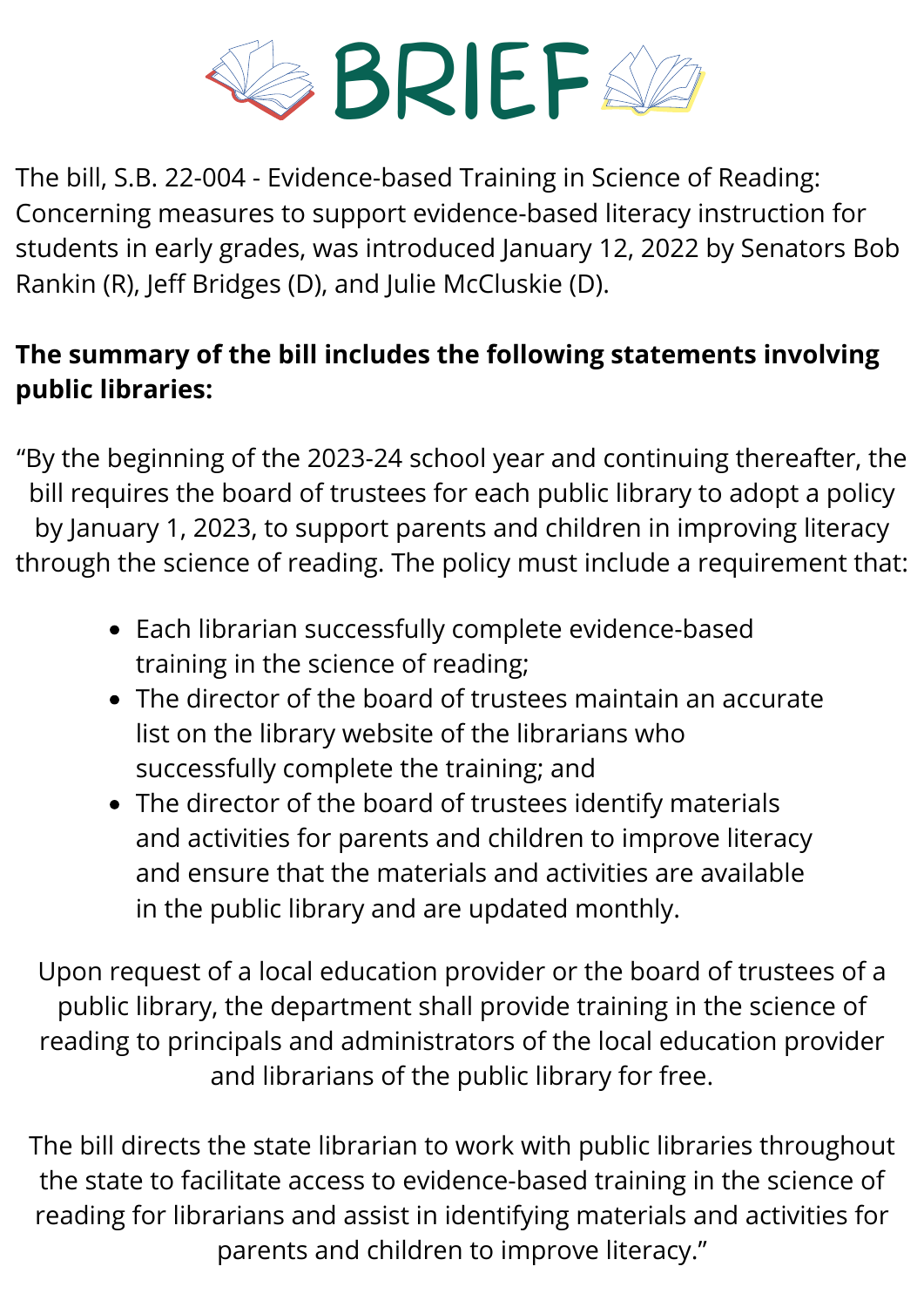

#### **<https://leg.colorado.gov/bills/sb22-004>** Includes bill summary, sponsors, status, and full-text PDF.

#### **[https://leg.colorado.gov/sites/default/files/documents/2](https://leg.colorado.gov/sites/default/files/documents/2022A/bills/2022a_004_01.pdf) 022A/bills/2022a\_004\_01.pdf**

#### SB22-004 full-text PDF

#### **[https://drive.google.com/file/d/1eGpAe8CmsbD9yXuBHB](https://drive.google.com/file/d/1eGpAe8CmsbD9yXuBHB242FzPJJOCeIkC/view) 242FzPJJOCeIkC/view**

Making Your Voice Heard at the Colorado Legislature

#### **[https://leg.colorado.gov/committees/education/2022](https://leg.colorado.gov/committees/education/2022-regular-session) regular-session**

Senate Education Committee Page (meeting schedule)

#### **<https://www.cde.state.co.us/coloradoliteracy>** CDE Read Act

#### **https://www.literacyworldwide.org/getresources/making-sense-of-the-science-of-reading** International Literacy Association SoR Resources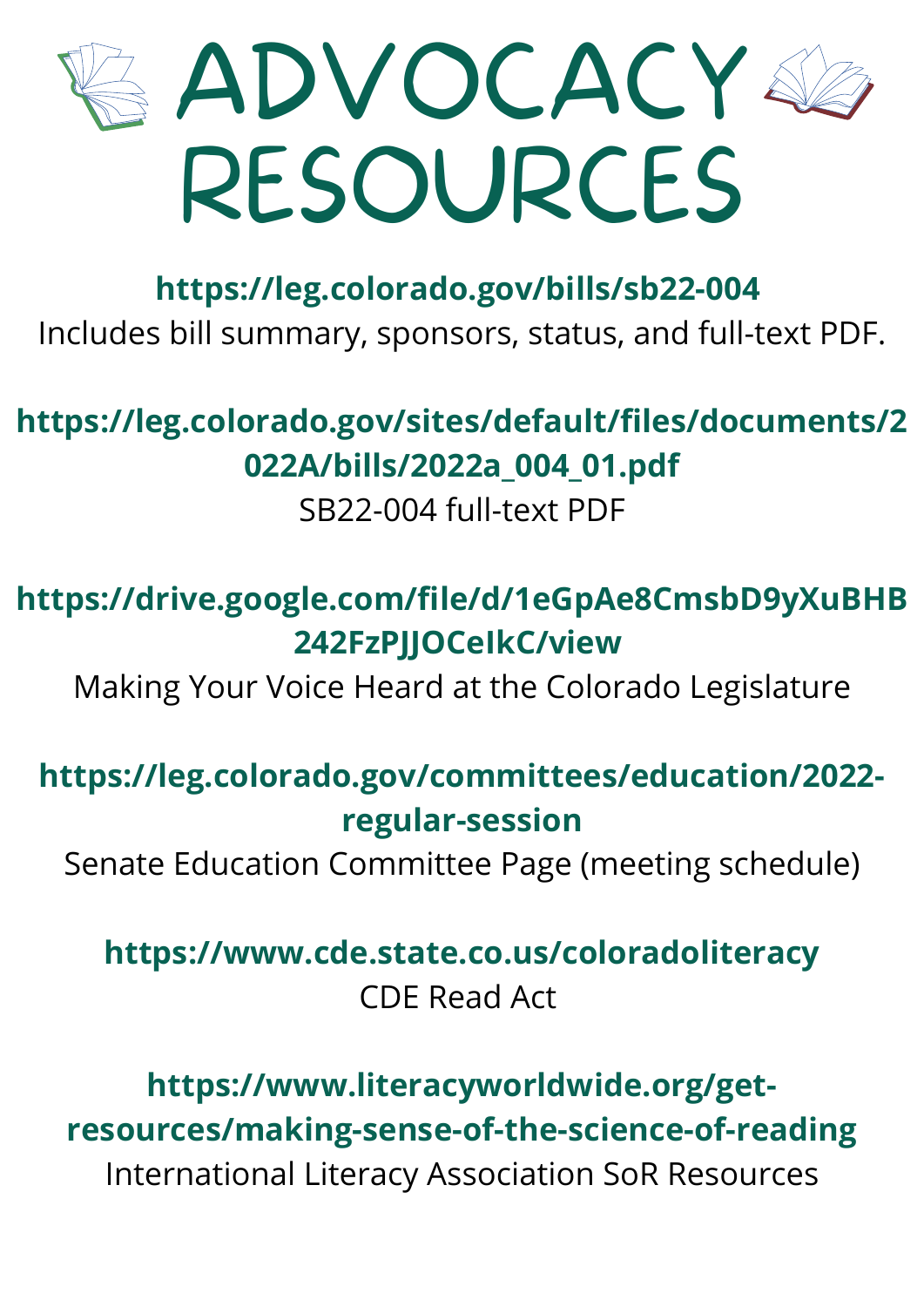# What is the Science of Reading?

The Science of Reading (SoR) represents an accumulation of research from experts in education, psychology, neurology, and other fields. In investigating how humans learn to read, what skills are needed, and which areas of the brain are responsible, proponents of SoR believe that reading instruction should be divided into three stages:



While SoR does put emphasis on decoding text through phonics and phonemic manipulation, comprehension is the ultimate goal. Teaching using SoR methods focuses on Structured Literacy, like the Orton-Gillingham approach, and is assessment driven. "One way to conceptualize reading is through the Simple View of Reading model. This model developed by Gough and Tunmer organizes the skills needed to become a proficient and successful reader into two categories: word recognition and language comprehension."<sup>1</sup>



1.https://www.cde.state.co.us/coloradoliteracy/scienceofreadingresources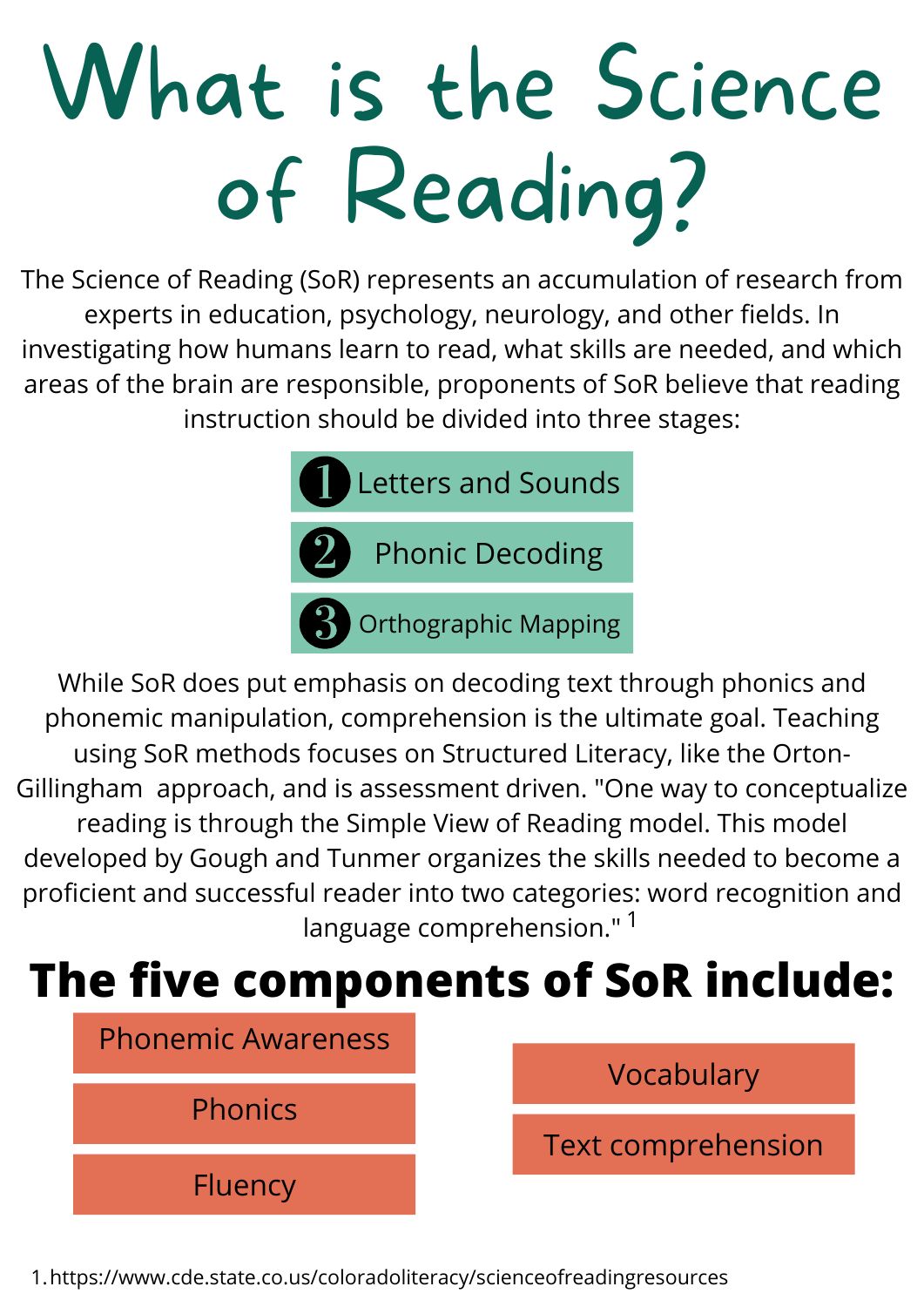## CLEL Member Concerns Regarding SB22-004



"Each person employed as a librarian by the public library to successfully complete evidence-based training in the science of reading"

As stated, this vague component of the bill would require Colorado's 3,462 (2020 reporting number) public librarians to take an unspecified training in the Science of Reading. While staying abreast of early literacy research is important, the logistics of this need to be defined. Not all public librarians work with youth and not all who work with youth are designated librarians.



"The director **(of the board of trustees)** to identify materials and activities for parents and children to improve literacy, which materials and activities are designed to improve reading competency in the areas of phonemic awareness, phonics, vocabulary development, reading fluency, including oral skills and reading comprehension and are appropriate for kindergarten through second grade and for third through sixth grade. The director shall ensure that the materials and activities are available in the public library and are updated monthly"

- This is often not the role of a director nor the purview of a board of trustees. The director is not required to go through the mandatory training in the Science of Reading, further suggesting that they are not the appropriate individual for selecting materials and activities.
- While public libraries are a place to foster the joy of reading, librarians have not traditionally taken on the role of reading instruction. One undefined training in SoR is not enough to turn a librarian into a reading teacher. Instead, we should focus on providing resources and knowledge about SoR to our communities.
- Providing materials and activities to assist with reading competency in the library is a great thing, but this bill does not include any additional funding to do so. This would mean many libraries would have to remove existing materials and activities in order to comply.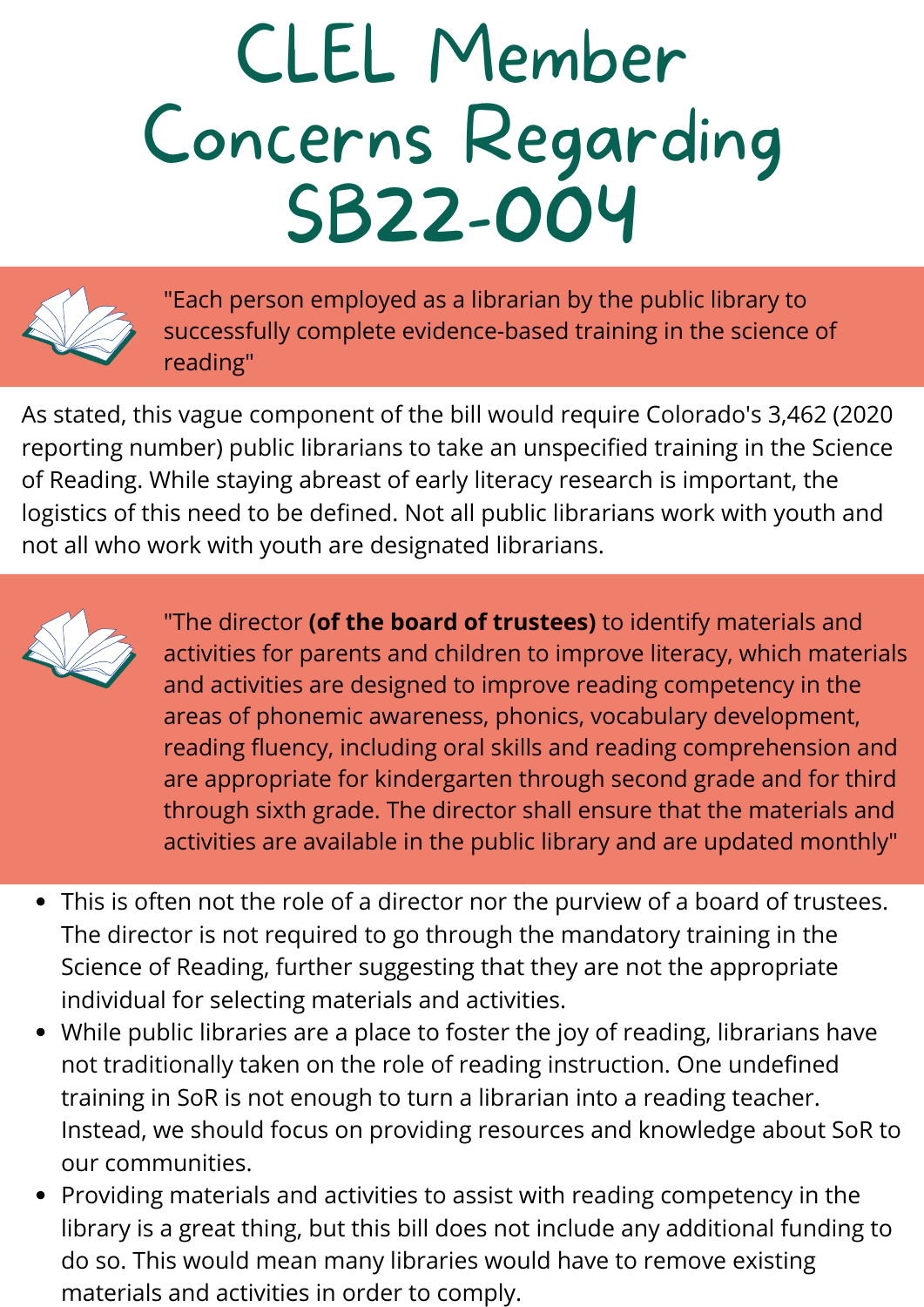## CLEL Member Concerns Regarding SB22-004



Does this bill go against Colorado Library Law or ALA's Library Bill of Rights? If this bill were to pass, what could that mean for future library issues?

- Colorado Library Law does allow for the general assembly "to aid in the establishment and improvement of library programs, to improve and update the skills of persons employed in libraries through continuing education activities."
- The American Library Association Library Bill of Rights states that: "Materials should not be proscribed or removed because of partisan or doctrinal disapproval."
- If SB22-004 were to pass, it could set a precedent of state legislative control over public library materials and programming.



If the bill doesn't pass, how can I find appropriate training on the Science of Reading?

- CLEL members agree that receiving training on Science of Reading is beneficial. Colorado schools are already implementing reading instruction based in similar tenants as the Structured Literacy method. To best serve our communities, we should be aware of these initiatives.
- Beyond navigating the resources provided in this guide, trainings on the Science of Reading and related instruction are available.

**Reading Rockets : A Guide to Teaching Reading and Writing [readingrockets.org/teaching/reading101-course/welcome-reading-101](http://readingrockets.org/teaching/reading101-course/welcome-reading-101)**

- **Zaner-Bloser Science of Reading Webinar Series [zaner-bloser.com/webinar/science-of-reading-series-on-demand.php](http://zaner-bloser.com/webinar/science-of-reading-series-on-demand.php)**
- **The Reading League: The Science of Reading Short Course (\$100) thereadingleague.org/other-opportunities/**
- **CORE Science of Reading Resource Library corelearn.com/science-of-reading-resource-library/**